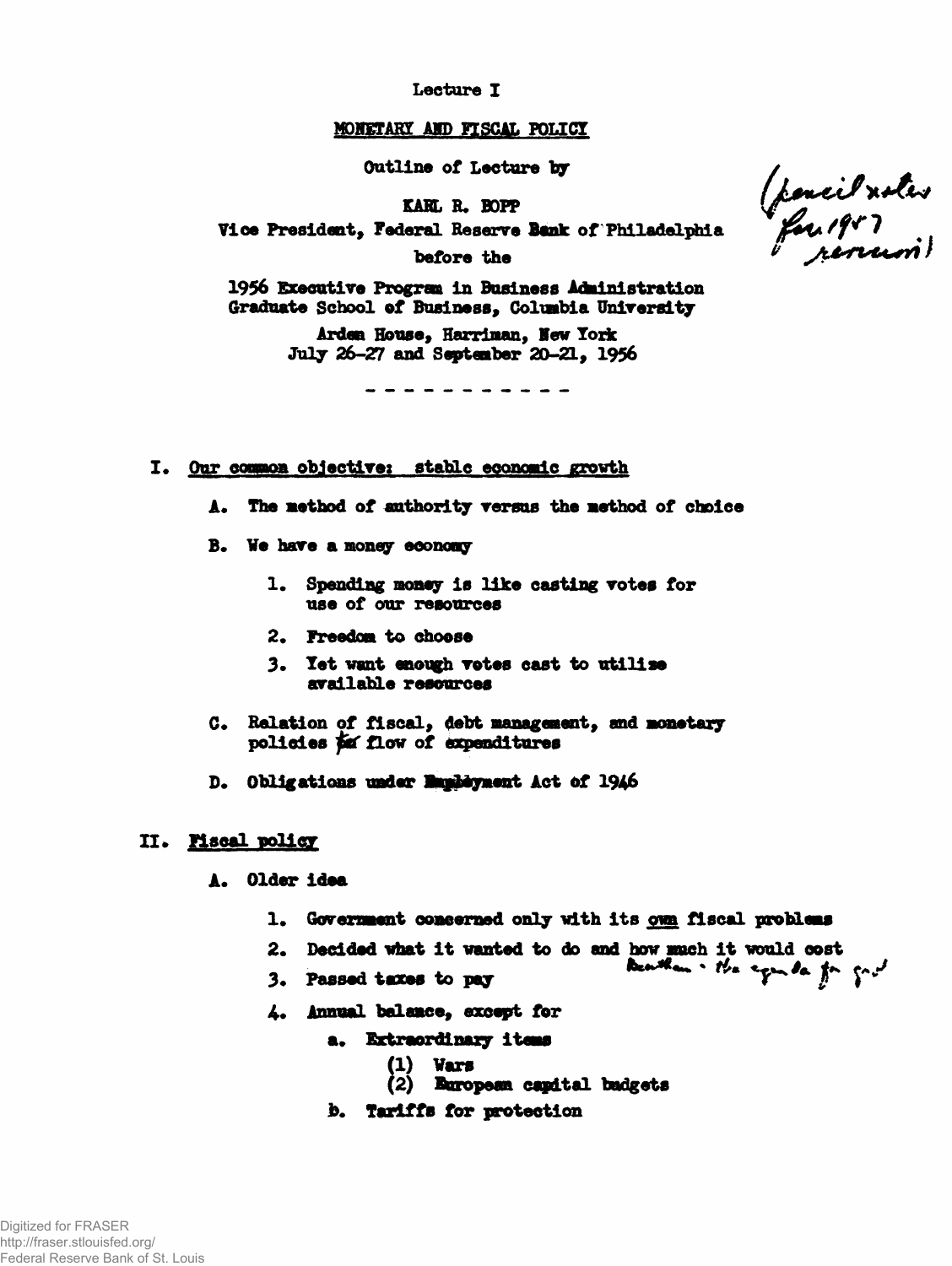- **B.** Newer idea
	- Government has a general economic responsibility ı.
	- $2.$ Fiscal policy has important repercussions on the economy
- $1957$ Fed. expend. fiscal  $1956 = $66$  billion  $693 / 105$ State and local  $= $60$  billion Tax structure Edward of  $\mathbf{b}$ a. Expenditure structure C. Compensatory fiscal policy 1. The idea (effects on business confidence) a.  $2.$ Automatic - or "built-in" - stabilisers Nature of Federal tax system - revenues heavily a. dependent on individual & corp. incomes e.g. Fiscal  $1956$  ? Direct on indiv.  $\frac{7}{1}$ Soc. Sec. Corp. b. Expenditures Social Security Support programs 3. Discretionary: a. Political aspects 4. Limits a. The budget process (1) Agencies now working on budget for Fiscal 1958  $\beta$ By September 1956 departmental esti- $(2)$ mates due for  $19569$ (3) Budget Bureau review (4) President submits in Jan. 1957  $(5)$ Budget year begins July 1, 1957 b. Projections  $-18-24$  months in advance Fiscal Projections and Realizations <u> Miscal year July 1, 1955 - June 30, 1956</u> **Final** as Original Est. **Revised** Revised Revised Reported

|                               |                     | <b>Jan. 1955</b> |        |        | Aug. 1955 Jan. 1950 May 1950 | <b>JULY 19</b> |
|-------------------------------|---------------------|------------------|--------|--------|------------------------------|----------------|
|                               | Receipts            | 6010             | 62.1   | 64.5   | 67.7                         | 68.1           |
|                               | <b>Expenditures</b> | 62.4             | 63.8   | 64.3   | 65.9                         | 66.1           |
| Digitized for FRASER          | Defiedt or surplus  | $-2.1$           | $-1.7$ | $+$ .2 | $+1.8$                       | $+1.75$        |
| http://fraser.stlouisfed.org/ |                     |                  |        |        |                              |                |

http://fraser.stlouisfed. Federal Reserve Bank of St. Louis

(New Deal

Recovery and Reform) a. Sheer magnitude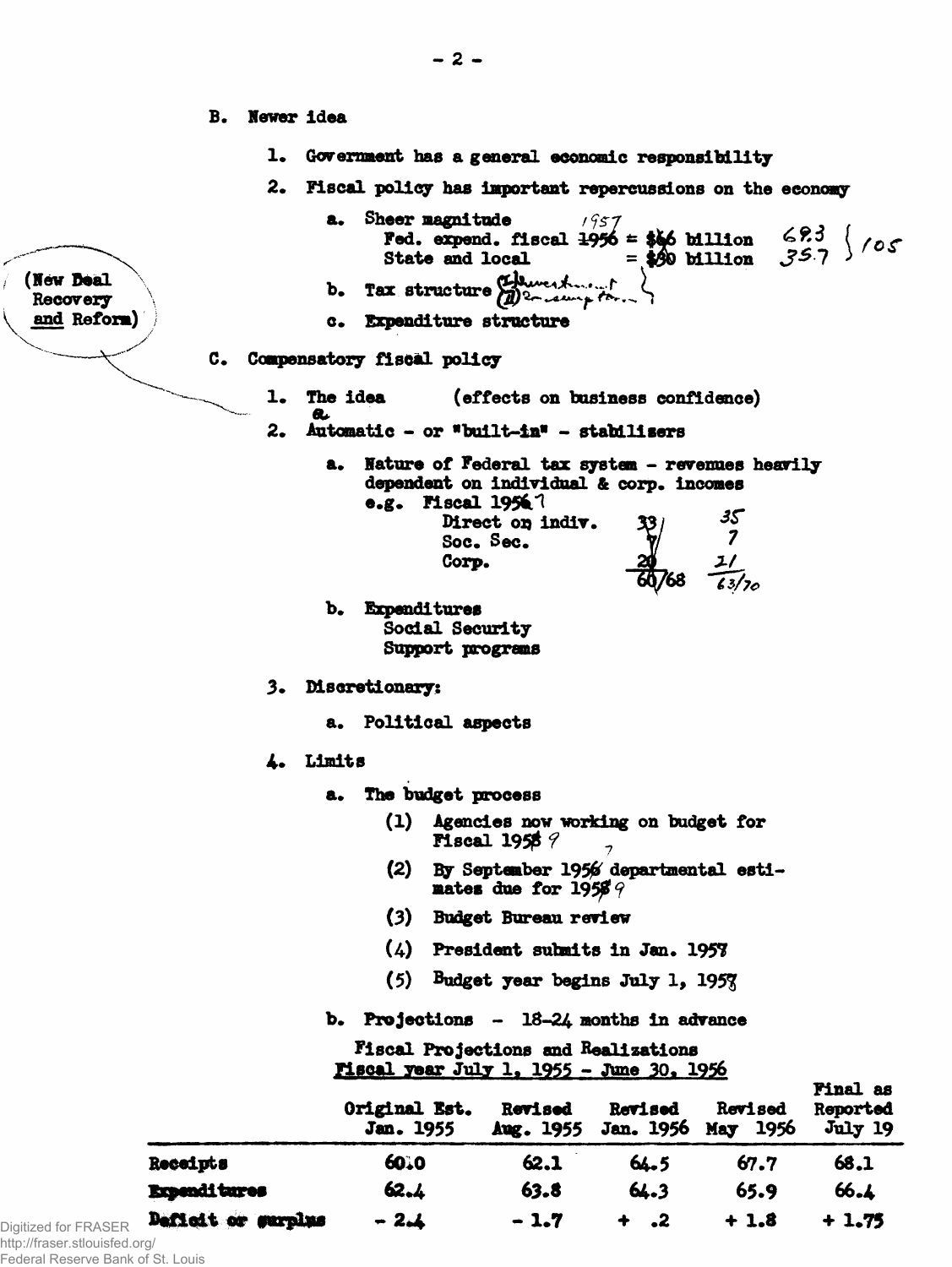- **o\* Secure flexibility thru administratire control? Dangers**
- **d. Tax rates apply to calendar year The more flexible you make it, the harder for business to plant**
- **5. Conclusion:**
	- **a. Powerful, but not very flexible**
	- **b. But should not have big deliberate unstabilising effect**

## **III. Debt Management policy**

- **A. Size of debt and changes in it a result of past fiscal policy**
	- **1, Responsibility of Congress**
	- **2. Debt ceilings**
	- **3« Debt primarily a result of wars and depressions**

**U.S. Public Debt Outstanding (\$ billions)**

**June 30, 1916 ....... \$ 1.2**<br>1919 ...... 24.5 24.5 ) 11 successive annual<br>16.2 ) reductions 1930 . . . . . . 16.2 ) reductions<br>1939 . . . . . . 40.4 + 5.5 guarant. **1939 . . . . . . 40.4**<br>**1946 . . . . . . 279.2 Feb. 28, 1946 ...... April 1949....... 251.5**<br>**Now............ 275.0 approx. l o w .................. 275.0 approx. 4. Present status** Total debt about . . .  $$275$  billion<br>**Non-market** . . . . . . IIF  $\sqrt{4}$  **" Non-market** . . . . . **117**  $\sqrt{r}$  **"** (Incl. 11 b. conv.) **TOUR INTEREST IS IN**  $4158 / 60$  # **Mazketables**

**B. Alternative principles (no rabbits in the hatl)**

- 1. Lowest interest cost
	- **a. Obviously don't make any issue "too sweet"**
	- **b. But if this is BASIC objective**
- **, (1) Pressure on monetaxy authority pre-Accord** (Costs of Gov<sup>+t</sup>  $\mathbf{q}^{i\!t}$  to make all credit cheap and plentiful
- **goods and serr.Tj (2) Also tends to rising interest structure so issue shorts - end with basket of quicksilver**

**c. Of course, it makes for ease of flotation**

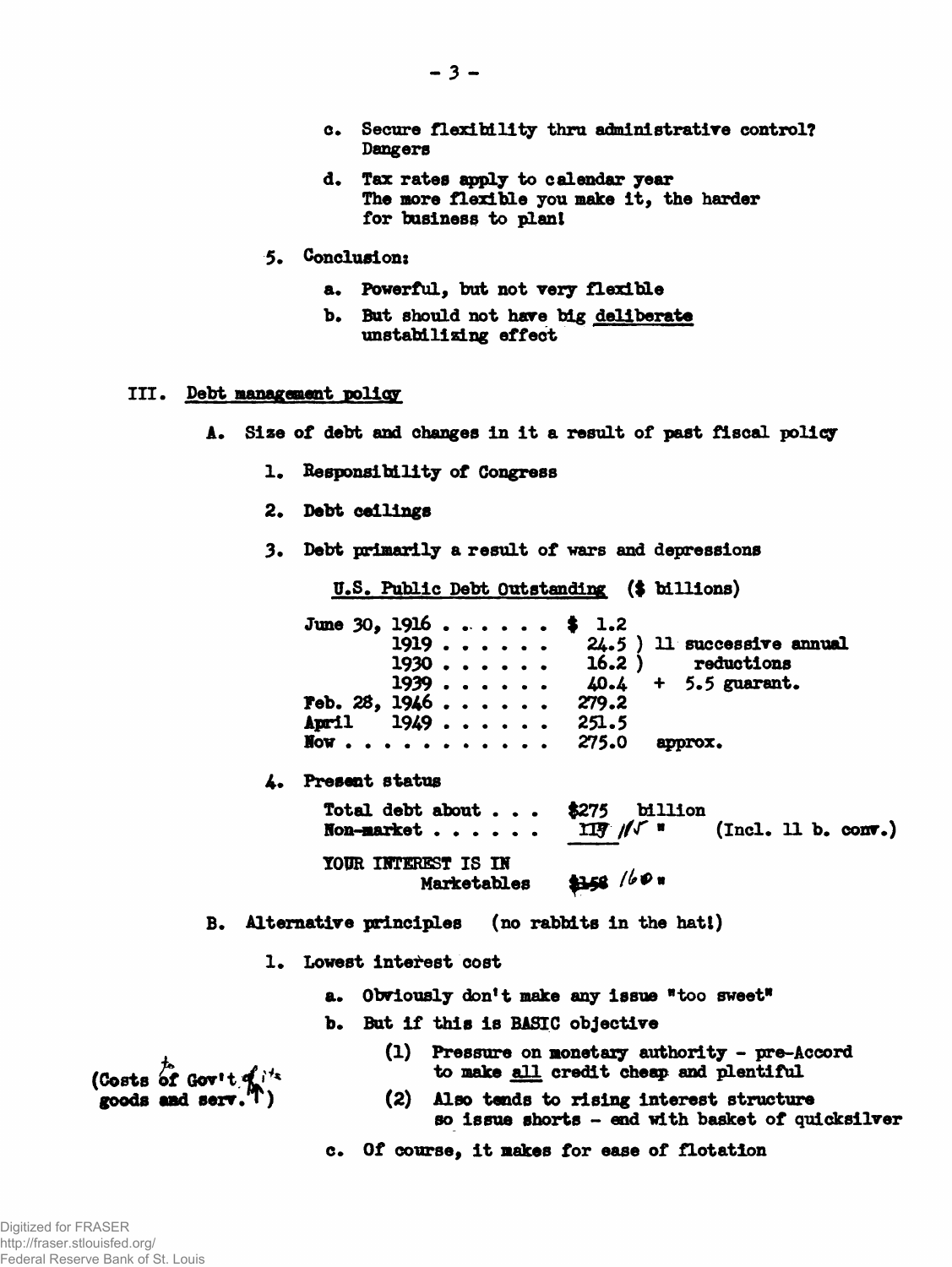- **2. Tailor issues to investor demand ^ . .**
	- **a. Hice sounding title «** *\*'* **♦<\*\*- Of course, need judgment as to available funds and investor groups**
	- **b.** "Investor demand" not absolute (Ownership Chart p. 32-3)
	- **c. What it eomes down to is**
		- (1) On supply of funds: depends on relative attractiveness of issues  $\epsilon$ .g. corporate purchases of bills
		- *Cl)* **On demand for funds: other borrowers would** get what they want and Treasury would get what is laft **i.e. short-teims in boom and long-tems in depression**
	- **d. Aggravate the business cycle**
- **3. Counter cyclical (compensatory)**
	- **a. Intellectual appeal Vary liquidity to suit requirements of the economy**
	- **b. Some problems need to predict economic future**
		- **(1) When do you issue long terms?**
			- **(a) In prosperltyl But**
				- **(i) Risk of failure other demands are then strong**
				- **(ii) Means when rates are high: successive issues at higher rates. Also late prosperity issues will go to premium**
				- **(iii) Hard to explain to unsophisticated audience**
			- **(b) In depression? No**
				- **(i) For fear of aggravating depression but funds are plentiful then**
		- **(2) What about economic conditions when bonds mature?**
			- **(a) Make callable but not for nothing**
		- **(3) Illustrate with problem of savings bonds economy would best be served if people bought during inflation - but is individual?**
	- **c. Some hope if cycles remain moderate in amplitude**
- **4\* Debt management can make a modest contribution**
- **5. Has to manage in market as fixed by central bank**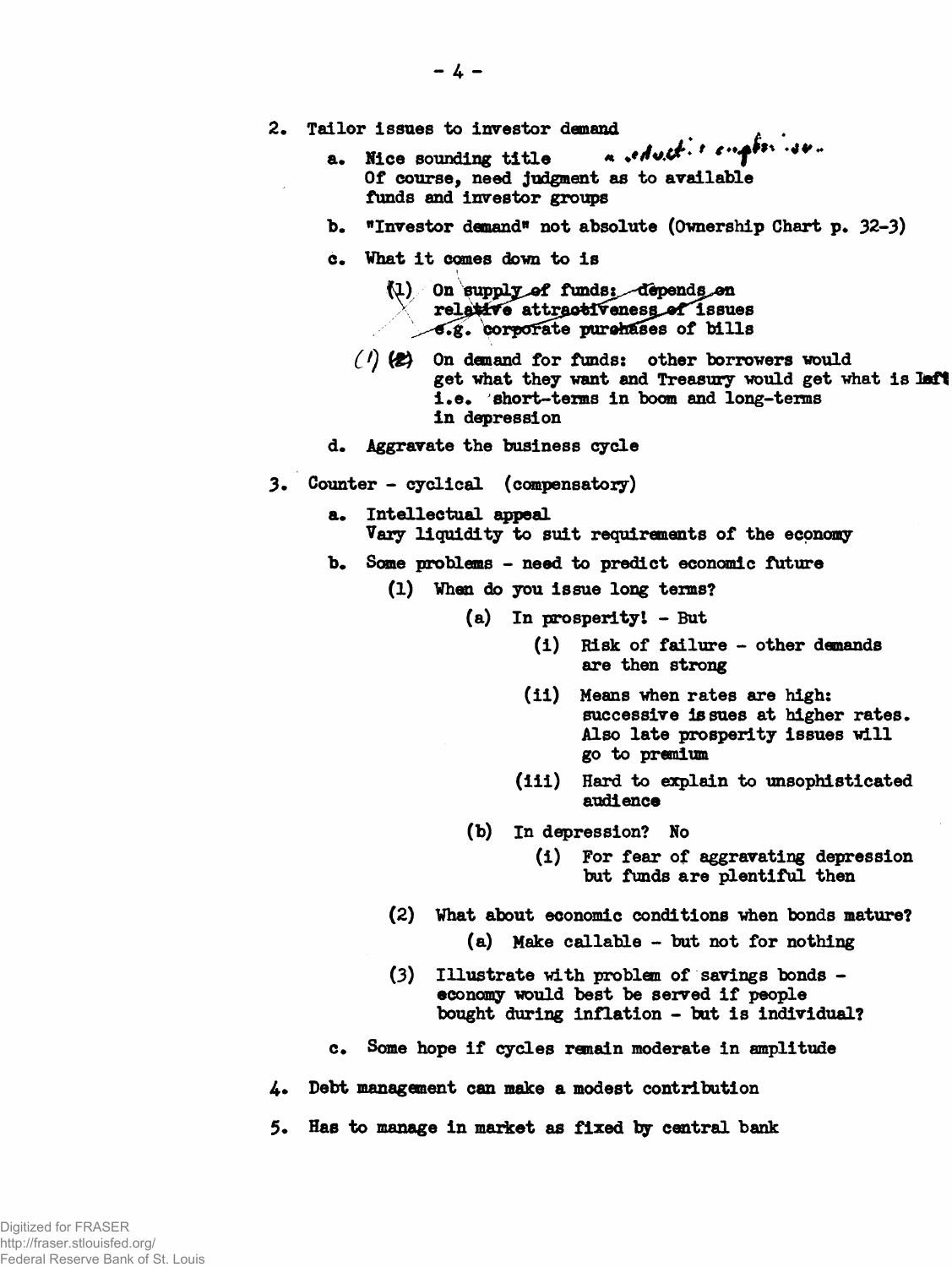## **IV. Monetary policy**

- **A. Basic principle: to influence the flow of expenditure by changing the supply, availability, and cost of money and credit.**
	- **1. Central bank given authority to issue money and to determine the conditions under which it will do so**
	- **2. Demand deposits, the commercial banking system, and the key role of reserves**
- **B. Objective is not to achieve any given quantity of money or any given rate of interest but, as Chairman Martin phrased it, to influence the supply, availability, and cost so that "the supply and flow of credit is neither so large as to induce destructive inflationary forces nor so email as to stifle our great and growing economy."**
- **C. The instruments of policy**
	- **1. Open-market operations put money into the market or take it out directly.**
	- **2. Discounting Market takes initiative effect on availability**
	- **3. Reserve requirements**
	- **4.. Selective credit controls**
- **D. How the System operates**

moderny money marked Sergaras

- **Federal Open Market Committee meets every three weeks** 4.
	- 2. Staff review of economic developments excludively ments opponts order underman
		- -
			- (1) Continue as is<br>
			(2) Tighten and<br>
			(3) Fase and how **Tighten - and how much**
			- **(3) Ease and how much**
		- **c. Changes ure usually moderate**
			- **(1) A little more, a little less**
			- (2) **Resolve doubts** on one side or the other
	- d The directive  $l + \lambda^2 h$
- **Manager of the account and daily telephone calls** and wire reports  $w^* \in \mathbb{R}$   $w^* \in \mathbb{R}$   $w^* \in \mathbb{R}$   $w^* \in \mathbb{R}$   $w^* \in \mathbb{R}$ 
	- **a.** Projections of non-controllable factors *H\*\*\*\*\**
	- **b. Inevitable errors in projections**
	- **c. How correct for errors**
		- **(1) Bring average in line?**
		- **(2) Vhat happens on subsequent days?**
	- **d. Regular way transactions**
	- **•. Cash transactions**
	- **f.**

Conduct fou operation

le puis

2 Fuedes - des problem j truis

field singlyment

Digitized for FRASER http://fraser.stlouisfed.org/ Federal Reserve Bank of St. Louis